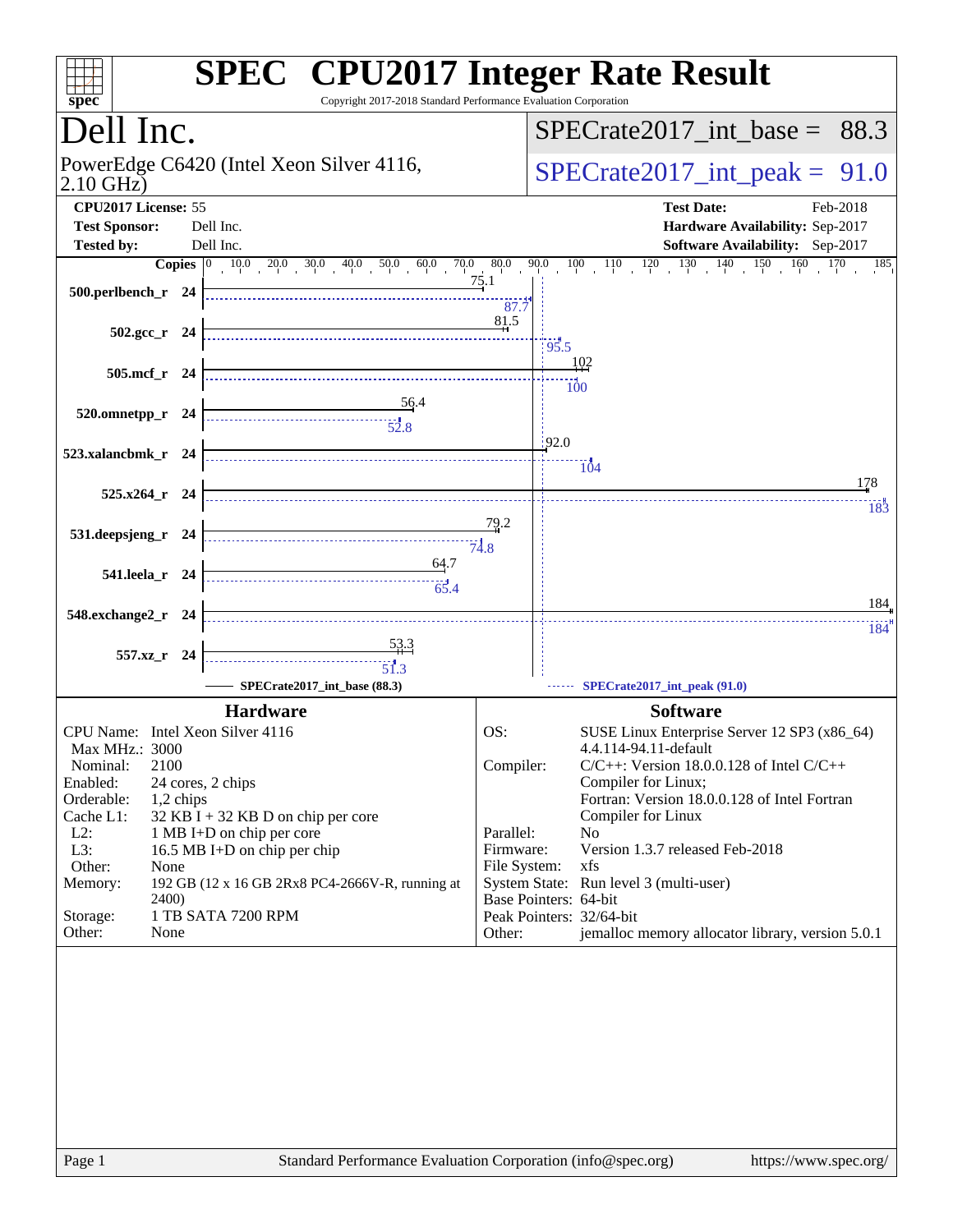

Copyright 2017-2018 Standard Performance Evaluation Corporation

## Dell Inc.

2.10 GHz) PowerEdge C6420 (Intel Xeon Silver 4116,  $\vert$  SPECrate 2017 int peak = 91.0

SPECrate2017 int\_base =  $88.3$ 

**[CPU2017 License:](http://www.spec.org/auto/cpu2017/Docs/result-fields.html#CPU2017License)** 55 **[Test Date:](http://www.spec.org/auto/cpu2017/Docs/result-fields.html#TestDate)** Feb-2018 **[Test Sponsor:](http://www.spec.org/auto/cpu2017/Docs/result-fields.html#TestSponsor)** Dell Inc. **[Hardware Availability:](http://www.spec.org/auto/cpu2017/Docs/result-fields.html#HardwareAvailability)** Sep-2017 **[Tested by:](http://www.spec.org/auto/cpu2017/Docs/result-fields.html#Testedby)** Dell Inc. **[Software Availability:](http://www.spec.org/auto/cpu2017/Docs/result-fields.html#SoftwareAvailability)** Sep-2017

#### **[Results Table](http://www.spec.org/auto/cpu2017/Docs/result-fields.html#ResultsTable)**

|                                   | <b>Base</b>   |                |       |                |              | <b>Peak</b>    |              |               |                |              |                |              |                |              |
|-----------------------------------|---------------|----------------|-------|----------------|--------------|----------------|--------------|---------------|----------------|--------------|----------------|--------------|----------------|--------------|
| <b>Benchmark</b>                  | <b>Copies</b> | <b>Seconds</b> | Ratio | <b>Seconds</b> | <b>Ratio</b> | <b>Seconds</b> | <b>Ratio</b> | <b>Copies</b> | <b>Seconds</b> | <b>Ratio</b> | <b>Seconds</b> | <b>Ratio</b> | <b>Seconds</b> | <b>Ratio</b> |
| $500.$ perlbench_r                | 24            | 509            | 75.1  | 510            | 74.9         | 509            | 75.1         | 24            | 435            | 87.9         | 441            | 86.7         | 436            | 87.7         |
| $502.\text{gcc}_{r}$              | 24            | 415            | 81.9  | 417            | 81.5         | 422            | 80.5         | 24            | 354            | 95.9         | 356            | 95.4         | 356            | 95.5         |
| $505$ .mcf r                      | 24            | 375            | 103   | 381            | 102          | 388            | 100          | 24            | 387            | 100          | 387            | 100          | 387            | 100          |
| 520.omnetpp_r                     | 24            | 557            | 56.5  | 558            | 56.4         | 559            | 56.3         | 24            | 594            | 53.0         | 600            | 52.5         | 596            | 52.8         |
| 523.xalancbmk r                   | 24            | 276            | 92.0  | 275            | 92.1         | 276            | 91.8         | 24            | 244            | 104          | 244            | 104          | 243            | 104          |
| 525.x264 r                        | 24            | 236            | 178   | 235            | 179          | 236            | 178          | 24            | 230            | 183          | 230            | 183          | 230            | 183          |
| 531.deepsjeng_r                   | 24            | 347            | 79.2  | 347            | 79.3         | 350            | 78.5         | 24            | 370            | 74.4         | 368            | 74.8         | 368            | 74.8         |
| 541.leela r                       | 24            | 614            | 64.8  | 614            | 64.7         | 614            | 64.7         | 24            | 608            | 65.4         | 607            | 65.4         | 606            | 65.6         |
| 548.exchange2_r                   | 24            | 341            | 184   | 340            | 185          | 341            | 184          | 24            | 341            | 184          | 341            | 184          | 340            | 185          |
| 557.xz r                          | 24            | 461            | 56.3  | 486            | 53.3         | 495            | 52.3         | 24            | 505            | 51.3         | 506            | 51.3         | 503            | 51.5         |
| $SPECrate2017$ int base =<br>88.3 |               |                |       |                |              |                |              |               |                |              |                |              |                |              |

**[SPECrate2017\\_int\\_peak =](http://www.spec.org/auto/cpu2017/Docs/result-fields.html#SPECrate2017intpeak) 91.0**

Results appear in the [order in which they were run.](http://www.spec.org/auto/cpu2017/Docs/result-fields.html#RunOrder) Bold underlined text [indicates a median measurement.](http://www.spec.org/auto/cpu2017/Docs/result-fields.html#Median)

#### **[Submit Notes](http://www.spec.org/auto/cpu2017/Docs/result-fields.html#SubmitNotes)**

 The numactl mechanism was used to bind copies to processors. The config file option 'submit' was used to generate numactl commands to bind each copy to a specific processor. For details, please see the config file.

#### **[Operating System Notes](http://www.spec.org/auto/cpu2017/Docs/result-fields.html#OperatingSystemNotes)**

Stack size set to unlimited using "ulimit -s unlimited"

#### **[General Notes](http://www.spec.org/auto/cpu2017/Docs/result-fields.html#GeneralNotes)**

Environment variables set by runcpu before the start of the run: LD\_LIBRARY\_PATH = "/root/cpu2017/lib/ia32:/root/cpu2017/lib/intel64:/root/cpu2017/je5.0.1-32:/root/cpu2017/je5.0.1-64" Binaries compiled on a system with 1x Intel Core i7-4790 CPU + 32GB RAM memory using Redhat Enterprise Linux 7.4

 Yes: The test sponsor attests, as of date of publication, that CVE-2017-5754 (Meltdown) is mitigated in the system as tested and documented.

 Yes: The test sponsor attests, as of date of publication, that CVE-2017-5753 (Spectre variant 1) is mitigated in the system as tested and documented.

 Yes: The test sponsor attests, as of date of publication, that CVE-2017-5715 (Spectre variant 2) is mitigated in the system as tested and documented.

 jemalloc: configured and built at default for 32bit (i686) and 64bit (x86\_64) targets; jemalloc: built with the RedHat Enterprise 7.4, and the system compiler gcc 4.8.5; jemalloc: sources available via jemalloc.net

Transparent Huge Pages enabled by default

Prior to runcpu invocation

Filesystem page cache synced and cleared with:

**(Continued on next page)**

| Page 2 | Standard Performance Evaluation Corporation (info@spec.org) | https://www.spec.org/ |
|--------|-------------------------------------------------------------|-----------------------|
|--------|-------------------------------------------------------------|-----------------------|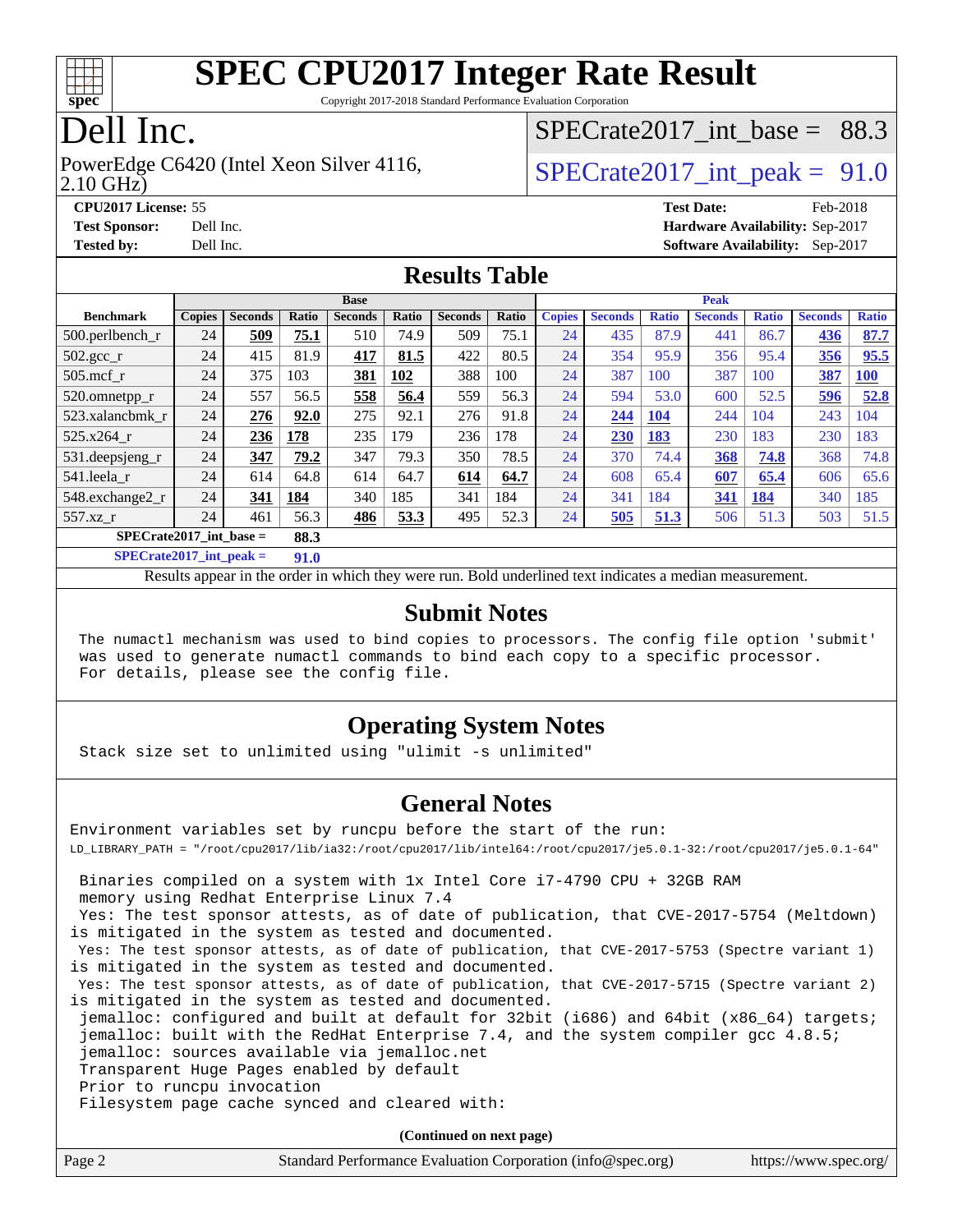

Copyright 2017-2018 Standard Performance Evaluation Corporation

### Dell Inc.

2.10 GHz) PowerEdge C6420 (Intel Xeon Silver 4116,  $\vert$  SPECrate 2017 int peak = 91.0

SPECrate2017 int\_base =  $88.3$ 

**[CPU2017 License:](http://www.spec.org/auto/cpu2017/Docs/result-fields.html#CPU2017License)** 55 **[Test Date:](http://www.spec.org/auto/cpu2017/Docs/result-fields.html#TestDate)** Feb-2018 **[Test Sponsor:](http://www.spec.org/auto/cpu2017/Docs/result-fields.html#TestSponsor)** Dell Inc. **[Hardware Availability:](http://www.spec.org/auto/cpu2017/Docs/result-fields.html#HardwareAvailability)** Sep-2017 **[Tested by:](http://www.spec.org/auto/cpu2017/Docs/result-fields.html#Testedby)** Dell Inc. **[Software Availability:](http://www.spec.org/auto/cpu2017/Docs/result-fields.html#SoftwareAvailability)** Sep-2017

**[General Notes \(Continued\)](http://www.spec.org/auto/cpu2017/Docs/result-fields.html#GeneralNotes)** sync; echo 3> /proc/sys/vm/drop\_caches runcpu command invoked through numactl i.e.: numactl --interleave=all runcpu <etc> **[Platform Notes](http://www.spec.org/auto/cpu2017/Docs/result-fields.html#PlatformNotes)** BIOS settings: Sub NUMA Cluster enabled Virtualization Technology disabled System Profile set to Custom CPU Performance set to Maximum Performance C States set to Autonomous C1EE disabled Uncore Frequency set to Dynamic Energy Efficiency Policy set to Performance Memory Patrol Scrub disabled Logical Processor disabled CPU Interconnect Bus Link Power Management disabled PCI ASPM L1 Link Power Management disabled Sysinfo program /root/cpu2017/bin/sysinfo Rev: r5797 of 2017-06-14 96c45e4568ad54c135fd618bcc091c0f running on linux-jfqv Fri Feb 23 12:07:03 2018 SUT (System Under Test) info as seen by some common utilities. For more information on this section, see <https://www.spec.org/cpu2017/Docs/config.html#sysinfo> From /proc/cpuinfo model name : Intel(R) Xeon(R) Silver 4116 CPU @ 2.10GHz 2 "physical id"s (chips) 24 "processors" cores, siblings (Caution: counting these is hw and system dependent. The following excerpts from /proc/cpuinfo might not be reliable. Use with caution.) cpu cores : 12 siblings : 12 physical 0: cores 0 1 2 3 4 5 8 9 10 11 12 13 physical 1: cores 0 1 2 3 4 5 8 9 10 11 12 13 From lscpu: Architecture: x86\_64 CPU op-mode(s): 32-bit, 64-bit Byte Order: Little Endian  $CPU(s):$  24 On-line CPU(s) list: 0-23 Thread(s) per core: 1 Core(s) per socket: 12 **(Continued on next page)**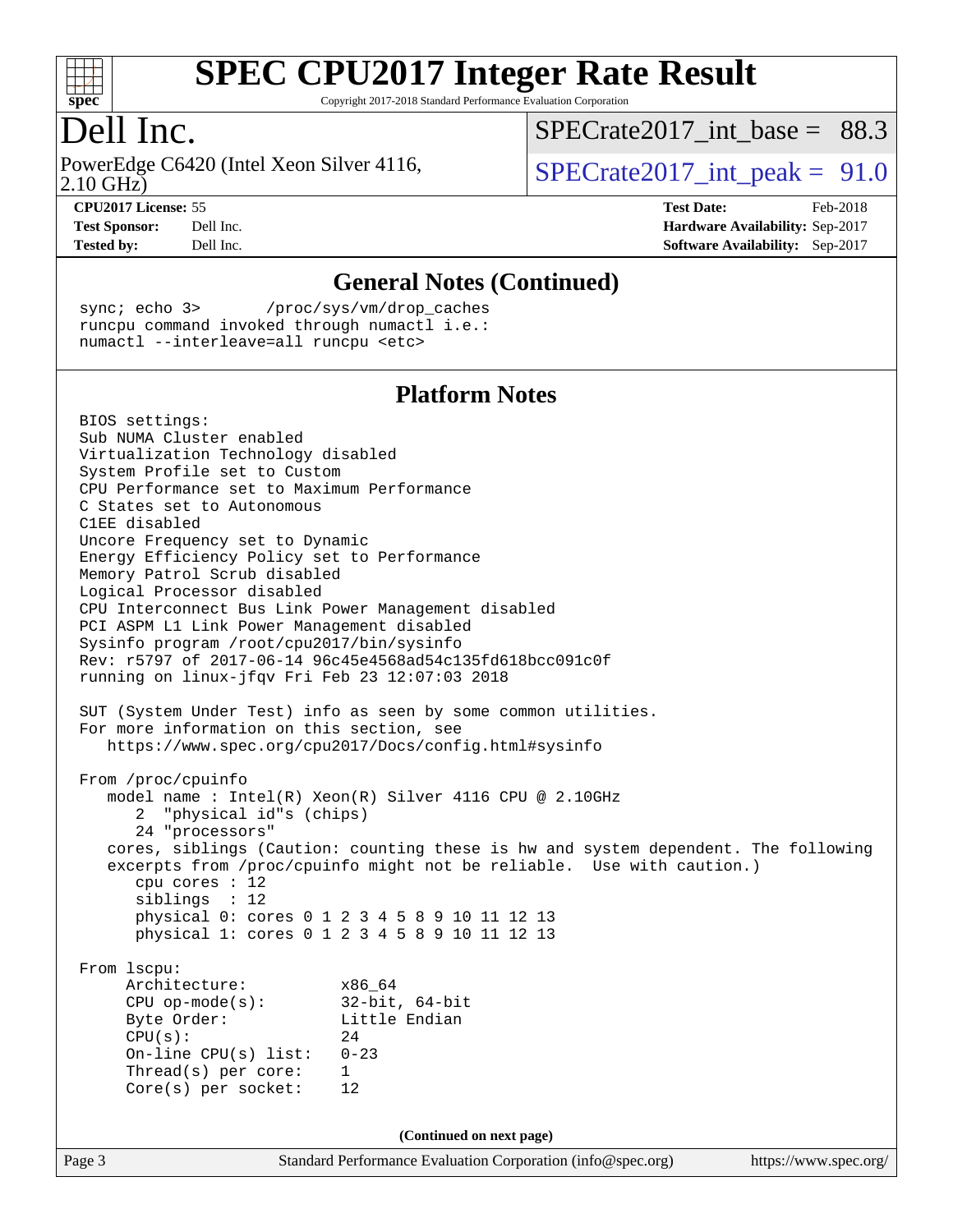

Copyright 2017-2018 Standard Performance Evaluation Corporation

Dell Inc.<br>PowerEdge C6420 (Intel Xeon Silver 4116, 2.10 GHz)

 $SPECTate2017\_int\_base = 88.3$ 

 $SPECTate 2017\_int\_peak = 91.0$ 

**[CPU2017 License:](http://www.spec.org/auto/cpu2017/Docs/result-fields.html#CPU2017License)** 55 **[Test Date:](http://www.spec.org/auto/cpu2017/Docs/result-fields.html#TestDate)** Feb-2018 **[Test Sponsor:](http://www.spec.org/auto/cpu2017/Docs/result-fields.html#TestSponsor)** Dell Inc. **[Hardware Availability:](http://www.spec.org/auto/cpu2017/Docs/result-fields.html#HardwareAvailability)** Sep-2017 **[Tested by:](http://www.spec.org/auto/cpu2017/Docs/result-fields.html#Testedby)** Dell Inc. **[Software Availability:](http://www.spec.org/auto/cpu2017/Docs/result-fields.html#SoftwareAvailability)** Sep-2017

#### **[Platform Notes \(Continued\)](http://www.spec.org/auto/cpu2017/Docs/result-fields.html#PlatformNotes)**

| Page 4                                         | Standard Performance Evaluation Corporation (info@spec.org)                                                                                                                                                                                                                                                  | https://www.spec.org/ |
|------------------------------------------------|--------------------------------------------------------------------------------------------------------------------------------------------------------------------------------------------------------------------------------------------------------------------------------------------------------------|-----------------------|
|                                                | (Continued on next page)                                                                                                                                                                                                                                                                                     |                       |
|                                                |                                                                                                                                                                                                                                                                                                              |                       |
| node 3 free: 48228 MB                          |                                                                                                                                                                                                                                                                                                              |                       |
| node 3 size: 48373 MB                          |                                                                                                                                                                                                                                                                                                              |                       |
| node 3 cpus: 3 7 11 15 19 23                   |                                                                                                                                                                                                                                                                                                              |                       |
| node 2 free: 48222 MB                          |                                                                                                                                                                                                                                                                                                              |                       |
| node 2 size: 48375 MB                          |                                                                                                                                                                                                                                                                                                              |                       |
| node 2 cpus: 2 6 10 14 18 22                   |                                                                                                                                                                                                                                                                                                              |                       |
| node 1 free: 48218 MB                          |                                                                                                                                                                                                                                                                                                              |                       |
| node 1 size: 48375 MB                          |                                                                                                                                                                                                                                                                                                              |                       |
| node 1 cpus: 1 5 9 13 17 21                    |                                                                                                                                                                                                                                                                                                              |                       |
| node 0 size: 46978 MB<br>node 0 free: 46752 MB |                                                                                                                                                                                                                                                                                                              |                       |
| node 0 cpus: 0 4 8 12 16 20                    |                                                                                                                                                                                                                                                                                                              |                       |
| $available: 4 nodes (0-3)$                     |                                                                                                                                                                                                                                                                                                              |                       |
| physical chip.                                 |                                                                                                                                                                                                                                                                                                              |                       |
|                                                | From numactl --hardware WARNING: a numactl 'node' might or might not correspond to a                                                                                                                                                                                                                         |                       |
|                                                |                                                                                                                                                                                                                                                                                                              |                       |
| cache size : 16896 KB                          |                                                                                                                                                                                                                                                                                                              |                       |
| /proc/cpuinfo cache data                       |                                                                                                                                                                                                                                                                                                              |                       |
|                                                | dtherm intel_pt rsb_ctxsw spec_ctrl retpoline kaiser tpr_shadow vnmi flexpriority<br>ept vpid fsgsbase tsc_adjust bmil hle avx2 smep bmi2 erms invpcid rtm cqm mpx<br>avx512f avx512dq rdseed adx smap clflushopt clwb avx512cd avx512bw avx512vl xsaveopt<br>xsavec xgetbv1 cqm_llc cqm_occup_llc pku ospke |                       |
|                                                | xsave avx f16c rdrand lahf_lm abm 3dnowprefetch ida arat epb invpcid_single pln pts                                                                                                                                                                                                                          |                       |
|                                                | fma cx16 xtpr pdcm pcid dca sse4_1 sse4_2 x2apic movbe popcnt tsc_deadline_timer aes                                                                                                                                                                                                                         |                       |
|                                                | aperfmperf eagerfpu pni pclmulqdq dtes64 monitor ds_cpl vmx smx est tm2 ssse3 sdbg                                                                                                                                                                                                                           |                       |
|                                                | lm constant_tsc art arch_perfmon pebs bts rep_good nopl xtopology nonstop_tsc                                                                                                                                                                                                                                |                       |
|                                                | pat pse36 clflush dts acpi mmx fxsr sse sse2 ss ht tm pbe syscall nx pdpelgb rdtscp                                                                                                                                                                                                                          |                       |
| Flags:                                         | fpu vme de pse tsc msr pae mce cx8 apic sep mtrr pge mca cmov                                                                                                                                                                                                                                                |                       |
| NUMA $node3$ $CPU(s):$                         | 3, 7, 11, 15, 19, 23                                                                                                                                                                                                                                                                                         |                       |
| NUMA node2 CPU(s):                             | 2, 6, 10, 14, 18, 22                                                                                                                                                                                                                                                                                         |                       |
| NUMA nodel CPU(s):                             | 1, 5, 9, 13, 17, 21                                                                                                                                                                                                                                                                                          |                       |
| NUMA node0 CPU(s):                             | 0, 4, 8, 12, 16, 20                                                                                                                                                                                                                                                                                          |                       |
| L3 cache:                                      | 16896K                                                                                                                                                                                                                                                                                                       |                       |
| L2 cache:                                      | 1024K                                                                                                                                                                                                                                                                                                        |                       |
| Lli cache:                                     | 32K                                                                                                                                                                                                                                                                                                          |                       |
| L1d cache:                                     | 32K                                                                                                                                                                                                                                                                                                          |                       |
| Virtualization:                                | $VT - x$                                                                                                                                                                                                                                                                                                     |                       |
| BogoMIPS:                                      | 4190.12                                                                                                                                                                                                                                                                                                      |                       |
| CPU MHz:                                       | 2095.060                                                                                                                                                                                                                                                                                                     |                       |
| Stepping:                                      | 4                                                                                                                                                                                                                                                                                                            |                       |
| Model name:                                    | $Intel(R) Xeon(R) Silver 4116 CPU @ 2.10GHz$                                                                                                                                                                                                                                                                 |                       |
| CPU family:<br>Model:                          | 6<br>85                                                                                                                                                                                                                                                                                                      |                       |
| Vendor ID:                                     | GenuineIntel                                                                                                                                                                                                                                                                                                 |                       |
| NUMA node(s):                                  | 4                                                                                                                                                                                                                                                                                                            |                       |
| Socket(s):                                     | 2                                                                                                                                                                                                                                                                                                            |                       |
|                                                |                                                                                                                                                                                                                                                                                                              |                       |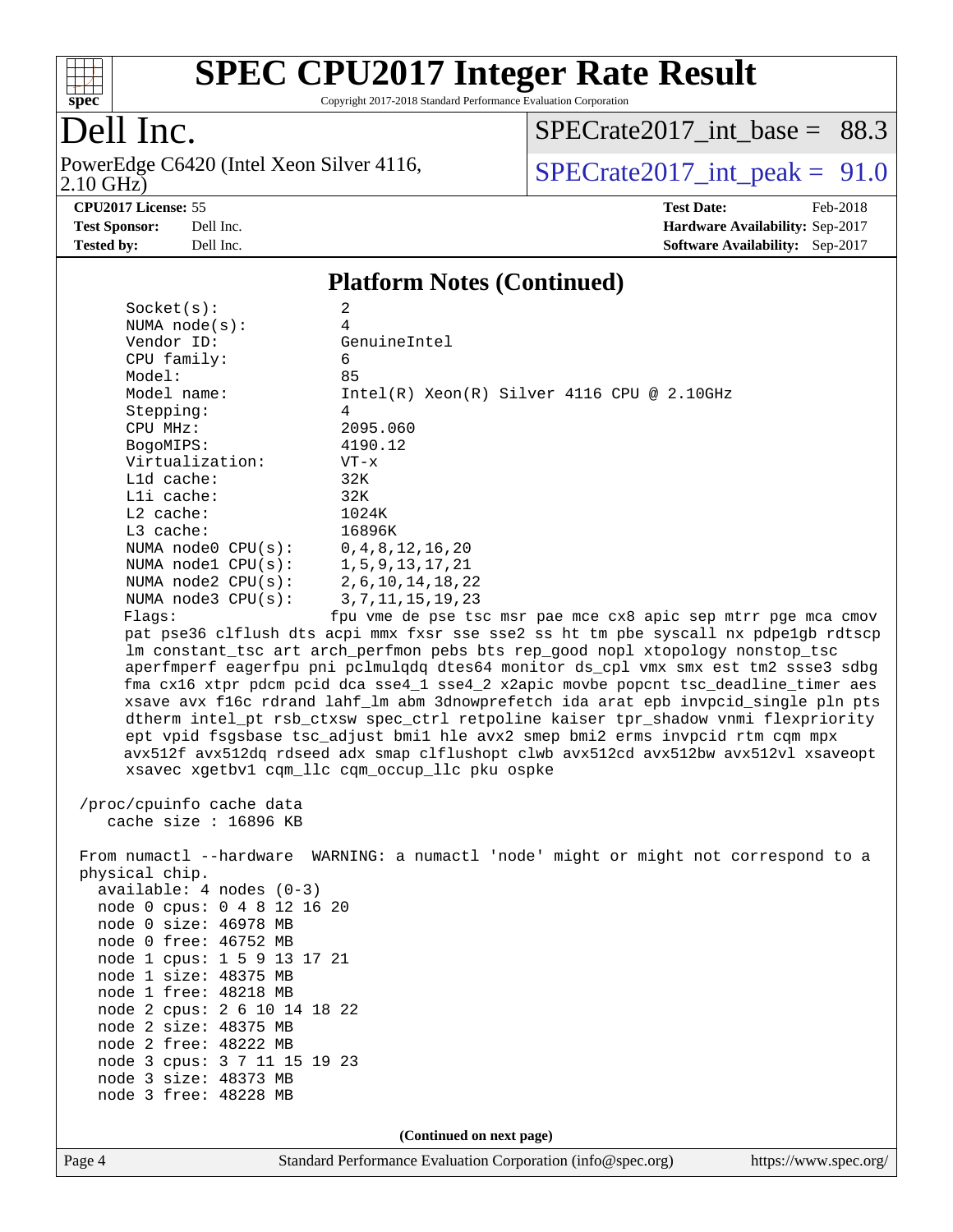

Copyright 2017-2018 Standard Performance Evaluation Corporation

## Dell Inc.

2.10 GHz) PowerEdge C6420 (Intel Xeon Silver 4116,  $\vert$  SPECrate 2017 int peak = 91.0

SPECrate2017 int\_base =  $88.3$ 

**[CPU2017 License:](http://www.spec.org/auto/cpu2017/Docs/result-fields.html#CPU2017License)** 55 **[Test Date:](http://www.spec.org/auto/cpu2017/Docs/result-fields.html#TestDate)** Feb-2018 **[Test Sponsor:](http://www.spec.org/auto/cpu2017/Docs/result-fields.html#TestSponsor)** Dell Inc. **[Hardware Availability:](http://www.spec.org/auto/cpu2017/Docs/result-fields.html#HardwareAvailability)** Sep-2017 **[Tested by:](http://www.spec.org/auto/cpu2017/Docs/result-fields.html#Testedby)** Dell Inc. **[Software Availability:](http://www.spec.org/auto/cpu2017/Docs/result-fields.html#SoftwareAvailability)** Sep-2017

#### **[Platform Notes \(Continued\)](http://www.spec.org/auto/cpu2017/Docs/result-fields.html#PlatformNotes)**

 node distances: node 0 1 2 3 0: 10 21 11 21 1: 21 10 21 11 2: 11 21 10 21 3: 21 11 21 10 From /proc/meminfo MemTotal: 196713932 kB HugePages\_Total: 0 Hugepagesize: 2048 kB From /etc/\*release\* /etc/\*version\* SuSE-release: SUSE Linux Enterprise Server 12 (x86\_64) VERSION = 12 PATCHLEVEL = 3 # This file is deprecated and will be removed in a future service pack or release. # Please check /etc/os-release for details about this release. os-release: NAME="SLES" VERSION="12-SP3" VERSION\_ID="12.3" PRETTY\_NAME="SUSE Linux Enterprise Server 12 SP3" ID="sles" ANSI\_COLOR="0;32" CPE\_NAME="cpe:/o:suse:sles:12:sp3" uname -a: Linux linux-jfqv 4.4.114-94.11-default #1 SMP Thu Feb 1 19:28:26 UTC 2018 (4309ff9) x86\_64 x86\_64 x86\_64 GNU/Linux run-level 3 Feb 23 11:42 SPEC is set to: /root/cpu2017 Filesystem Type Size Used Avail Use% Mounted on /dev/sda2 xfs 928G 25G 903G 3% / Additional information from dmidecode follows. WARNING: Use caution when you interpret this section. The 'dmidecode' program reads system data which is "intended to allow hardware to be accurately determined", but the intent may not be met, as there are frequent changes to hardware, firmware, and the "DMTF SMBIOS" standard. BIOS Dell Inc. 1.3.7 02/09/2018 Memory: 12x 00CE063200CE M393A2K43BB1-CTD 16 GB 2 rank 2666, configured at 2400 4x Not Specified Not Specified **(Continued on next page)**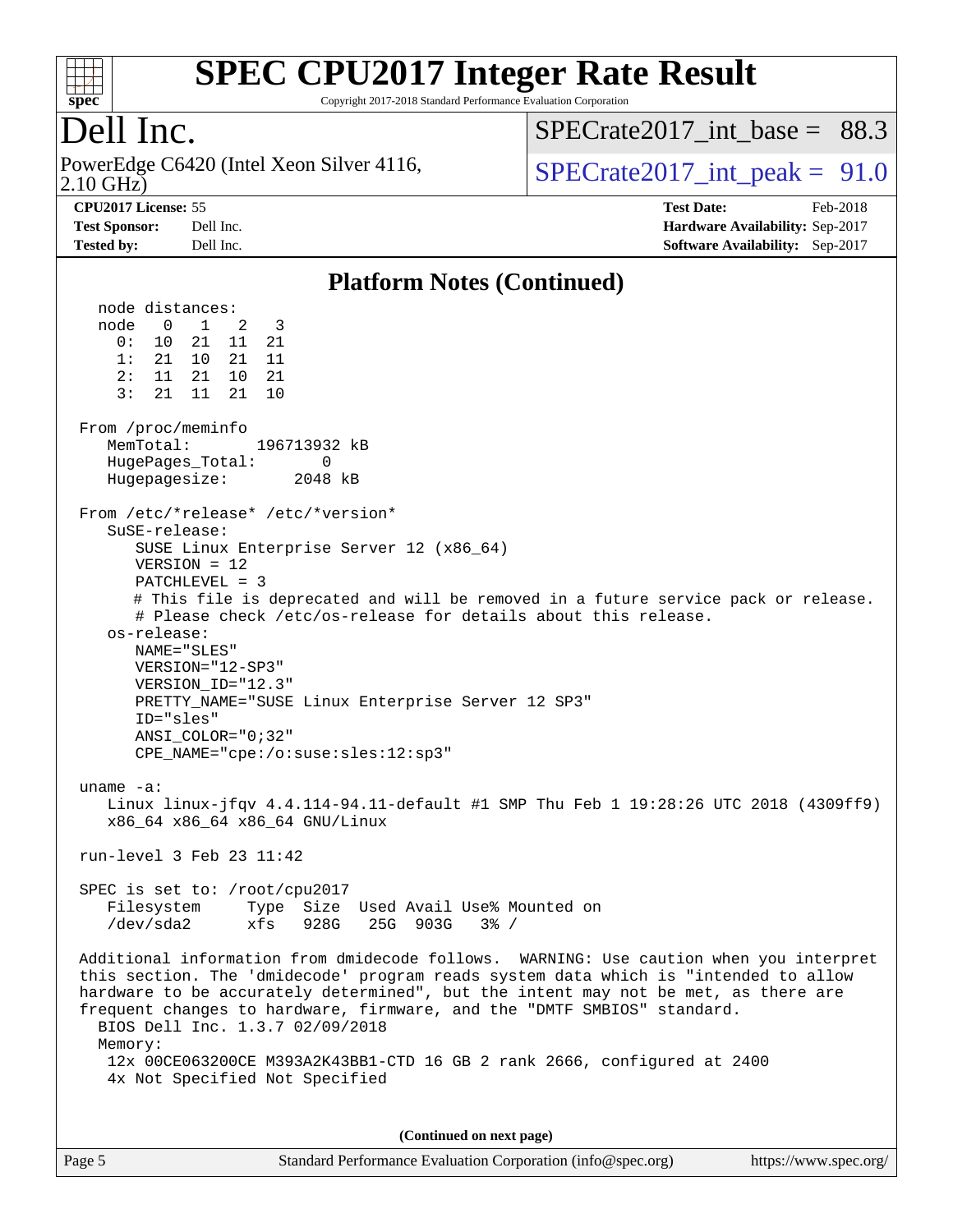

Copyright 2017-2018 Standard Performance Evaluation Corporation

### Dell Inc.

2.10 GHz) PowerEdge C6420 (Intel Xeon Silver 4116,  $\text{SPECrate2017\_int\_peak} = 91.0$ 

[SPECrate2017\\_int\\_base =](http://www.spec.org/auto/cpu2017/Docs/result-fields.html#SPECrate2017intbase) 88.3

**[CPU2017 License:](http://www.spec.org/auto/cpu2017/Docs/result-fields.html#CPU2017License)** 55 **[Test Date:](http://www.spec.org/auto/cpu2017/Docs/result-fields.html#TestDate)** Feb-2018 **[Test Sponsor:](http://www.spec.org/auto/cpu2017/Docs/result-fields.html#TestSponsor)** Dell Inc. **[Hardware Availability:](http://www.spec.org/auto/cpu2017/Docs/result-fields.html#HardwareAvailability)** Sep-2017 **[Tested by:](http://www.spec.org/auto/cpu2017/Docs/result-fields.html#Testedby)** Dell Inc. **[Software Availability:](http://www.spec.org/auto/cpu2017/Docs/result-fields.html#SoftwareAvailability)** Sep-2017

#### **[Platform Notes \(Continued\)](http://www.spec.org/auto/cpu2017/Docs/result-fields.html#PlatformNotes)**

(End of data from sysinfo program)

#### **[Compiler Version Notes](http://www.spec.org/auto/cpu2017/Docs/result-fields.html#CompilerVersionNotes)**

| 500.perlbench_r(base) 502.gcc_r(base) 505.mcf_r(base, peak)<br>CC.<br>$525.x264_r(base, peak) 557.xz_r(base, peak)$ |
|---------------------------------------------------------------------------------------------------------------------|
| icc (ICC) 18.0.0 20170811<br>Copyright (C) 1985-2017 Intel Corporation. All rights reserved.                        |
|                                                                                                                     |
| 500.perlbench_r(peak) 502.gcc_r(peak)<br>CC.                                                                        |
| icc (ICC) 18.0.0 20170811<br>Copyright (C) 1985-2017 Intel Corporation. All rights reserved.                        |
| CXXC 520.omnetpp_r(base) 523.xalancbmk_r(base) 531.deepsjeng_r(base)<br>$541.$ leela $r(base)$                      |
| icpc (ICC) 18.0.0 20170811<br>Copyright (C) 1985-2017 Intel Corporation. All rights reserved.                       |
| CXXC 520.omnetpp_r(peak) 523.xalancbmk_r(peak) 531.deepsjeng_r(peak)<br>$541.$ leela_r(peak)                        |
| icpc (ICC) 18.0.0 20170811<br>Copyright (C) 1985-2017 Intel Corporation. All rights reserved.                       |
| $FC 548. exchange2_r(base, peak)$                                                                                   |
| ifort (IFORT) 18.0.0 20170811<br>Copyright (C) 1985-2017 Intel Corporation. All rights reserved.                    |
|                                                                                                                     |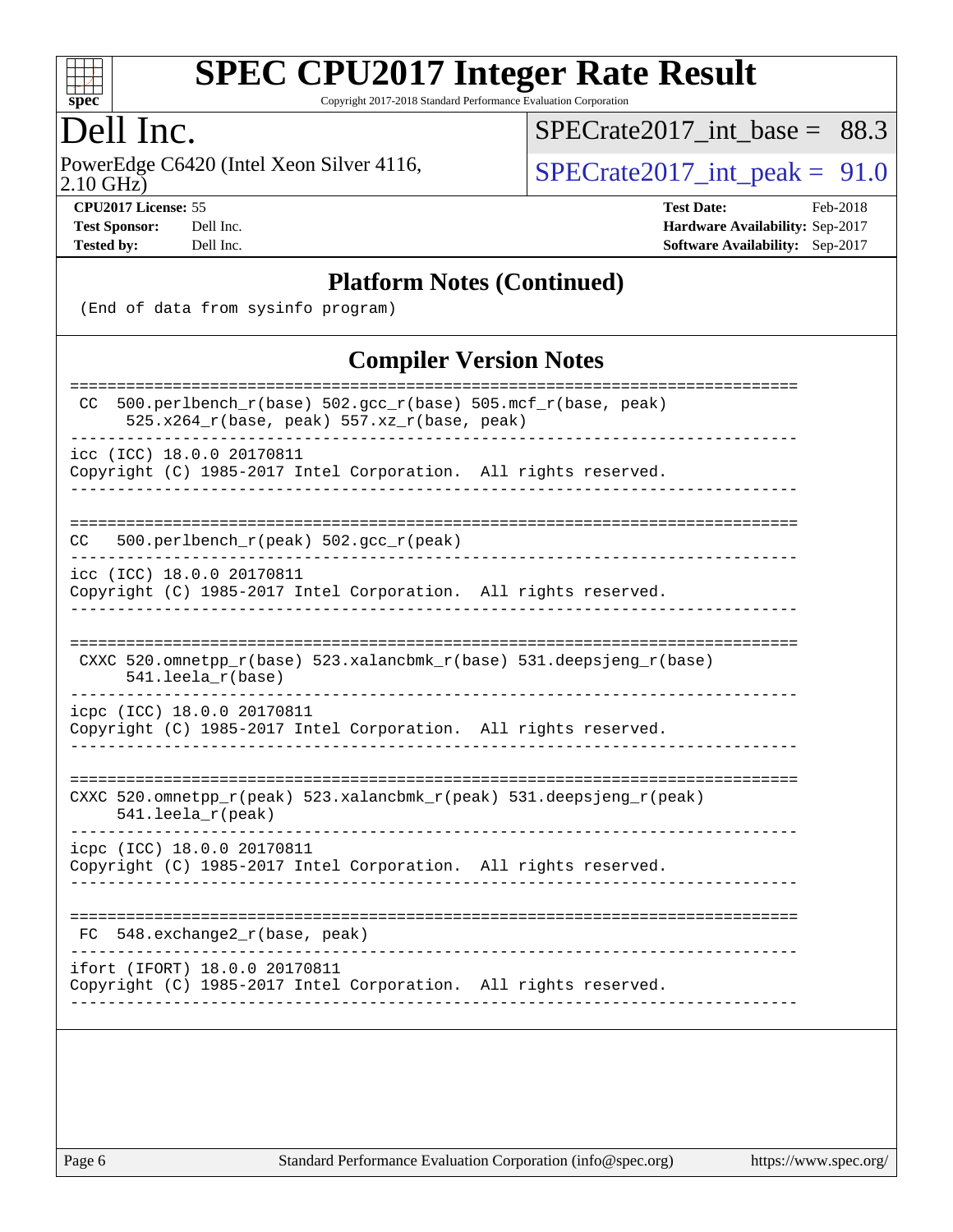

Copyright 2017-2018 Standard Performance Evaluation Corporation

## Dell Inc.

PowerEdge C6420 (Intel Xeon Silver 4116,<br>2.10 GHz)

SPECrate2017 int\_base =  $88.3$ 

SPECrate  $2017$  int peak = 91.0

**[CPU2017 License:](http://www.spec.org/auto/cpu2017/Docs/result-fields.html#CPU2017License)** 55 **[Test Date:](http://www.spec.org/auto/cpu2017/Docs/result-fields.html#TestDate)** Feb-2018 **[Test Sponsor:](http://www.spec.org/auto/cpu2017/Docs/result-fields.html#TestSponsor)** Dell Inc. **[Hardware Availability:](http://www.spec.org/auto/cpu2017/Docs/result-fields.html#HardwareAvailability)** Sep-2017 **[Tested by:](http://www.spec.org/auto/cpu2017/Docs/result-fields.html#Testedby)** Dell Inc. **[Software Availability:](http://www.spec.org/auto/cpu2017/Docs/result-fields.html#SoftwareAvailability)** Sep-2017

#### **[Base Compiler Invocation](http://www.spec.org/auto/cpu2017/Docs/result-fields.html#BaseCompilerInvocation)**

[C benchmarks](http://www.spec.org/auto/cpu2017/Docs/result-fields.html#Cbenchmarks):

[icc](http://www.spec.org/cpu2017/results/res2018q1/cpu2017-20180305-03831.flags.html#user_CCbase_intel_icc_18.0_66fc1ee009f7361af1fbd72ca7dcefbb700085f36577c54f309893dd4ec40d12360134090235512931783d35fd58c0460139e722d5067c5574d8eaf2b3e37e92)

[C++ benchmarks](http://www.spec.org/auto/cpu2017/Docs/result-fields.html#CXXbenchmarks): [icpc](http://www.spec.org/cpu2017/results/res2018q1/cpu2017-20180305-03831.flags.html#user_CXXbase_intel_icpc_18.0_c510b6838c7f56d33e37e94d029a35b4a7bccf4766a728ee175e80a419847e808290a9b78be685c44ab727ea267ec2f070ec5dc83b407c0218cded6866a35d07)

[Fortran benchmarks:](http://www.spec.org/auto/cpu2017/Docs/result-fields.html#Fortranbenchmarks) [ifort](http://www.spec.org/cpu2017/results/res2018q1/cpu2017-20180305-03831.flags.html#user_FCbase_intel_ifort_18.0_8111460550e3ca792625aed983ce982f94888b8b503583aa7ba2b8303487b4d8a21a13e7191a45c5fd58ff318f48f9492884d4413fa793fd88dd292cad7027ca)

#### **[Base Portability Flags](http://www.spec.org/auto/cpu2017/Docs/result-fields.html#BasePortabilityFlags)**

 500.perlbench\_r: [-DSPEC\\_LP64](http://www.spec.org/cpu2017/results/res2018q1/cpu2017-20180305-03831.flags.html#b500.perlbench_r_basePORTABILITY_DSPEC_LP64) [-DSPEC\\_LINUX\\_X64](http://www.spec.org/cpu2017/results/res2018q1/cpu2017-20180305-03831.flags.html#b500.perlbench_r_baseCPORTABILITY_DSPEC_LINUX_X64) 502.gcc\_r: [-DSPEC\\_LP64](http://www.spec.org/cpu2017/results/res2018q1/cpu2017-20180305-03831.flags.html#suite_basePORTABILITY502_gcc_r_DSPEC_LP64) 505.mcf\_r: [-DSPEC\\_LP64](http://www.spec.org/cpu2017/results/res2018q1/cpu2017-20180305-03831.flags.html#suite_basePORTABILITY505_mcf_r_DSPEC_LP64) 520.omnetpp\_r: [-DSPEC\\_LP64](http://www.spec.org/cpu2017/results/res2018q1/cpu2017-20180305-03831.flags.html#suite_basePORTABILITY520_omnetpp_r_DSPEC_LP64) 523.xalancbmk\_r: [-DSPEC\\_LP64](http://www.spec.org/cpu2017/results/res2018q1/cpu2017-20180305-03831.flags.html#suite_basePORTABILITY523_xalancbmk_r_DSPEC_LP64) [-DSPEC\\_LINUX](http://www.spec.org/cpu2017/results/res2018q1/cpu2017-20180305-03831.flags.html#b523.xalancbmk_r_baseCXXPORTABILITY_DSPEC_LINUX) 525.x264\_r: [-DSPEC\\_LP64](http://www.spec.org/cpu2017/results/res2018q1/cpu2017-20180305-03831.flags.html#suite_basePORTABILITY525_x264_r_DSPEC_LP64) 531.deepsjeng\_r: [-DSPEC\\_LP64](http://www.spec.org/cpu2017/results/res2018q1/cpu2017-20180305-03831.flags.html#suite_basePORTABILITY531_deepsjeng_r_DSPEC_LP64) 541.leela\_r: [-DSPEC\\_LP64](http://www.spec.org/cpu2017/results/res2018q1/cpu2017-20180305-03831.flags.html#suite_basePORTABILITY541_leela_r_DSPEC_LP64) 548.exchange2\_r: [-DSPEC\\_LP64](http://www.spec.org/cpu2017/results/res2018q1/cpu2017-20180305-03831.flags.html#suite_basePORTABILITY548_exchange2_r_DSPEC_LP64) 557.xz\_r: [-DSPEC\\_LP64](http://www.spec.org/cpu2017/results/res2018q1/cpu2017-20180305-03831.flags.html#suite_basePORTABILITY557_xz_r_DSPEC_LP64)

## **[Base Optimization Flags](http://www.spec.org/auto/cpu2017/Docs/result-fields.html#BaseOptimizationFlags)**

#### [C benchmarks](http://www.spec.org/auto/cpu2017/Docs/result-fields.html#Cbenchmarks):

[-Wl,-z,muldefs](http://www.spec.org/cpu2017/results/res2018q1/cpu2017-20180305-03831.flags.html#user_CCbase_link_force_multiple1_b4cbdb97b34bdee9ceefcfe54f4c8ea74255f0b02a4b23e853cdb0e18eb4525ac79b5a88067c842dd0ee6996c24547a27a4b99331201badda8798ef8a743f577) [-xCORE-AVX2](http://www.spec.org/cpu2017/results/res2018q1/cpu2017-20180305-03831.flags.html#user_CCbase_f-xCORE-AVX2) [-ipo](http://www.spec.org/cpu2017/results/res2018q1/cpu2017-20180305-03831.flags.html#user_CCbase_f-ipo) [-O3](http://www.spec.org/cpu2017/results/res2018q1/cpu2017-20180305-03831.flags.html#user_CCbase_f-O3) [-no-prec-div](http://www.spec.org/cpu2017/results/res2018q1/cpu2017-20180305-03831.flags.html#user_CCbase_f-no-prec-div) [-qopt-mem-layout-trans=3](http://www.spec.org/cpu2017/results/res2018q1/cpu2017-20180305-03831.flags.html#user_CCbase_f-qopt-mem-layout-trans_de80db37974c74b1f0e20d883f0b675c88c3b01e9d123adea9b28688d64333345fb62bc4a798493513fdb68f60282f9a726aa07f478b2f7113531aecce732043) [-L/usr/local/je5.0.1-64/lib](http://www.spec.org/cpu2017/results/res2018q1/cpu2017-20180305-03831.flags.html#user_CCbase_jemalloc_link_path64_4b10a636b7bce113509b17f3bd0d6226c5fb2346b9178c2d0232c14f04ab830f976640479e5c33dc2bcbbdad86ecfb6634cbbd4418746f06f368b512fced5394) [-ljemalloc](http://www.spec.org/cpu2017/results/res2018q1/cpu2017-20180305-03831.flags.html#user_CCbase_jemalloc_link_lib_d1249b907c500fa1c0672f44f562e3d0f79738ae9e3c4a9c376d49f265a04b9c99b167ecedbf6711b3085be911c67ff61f150a17b3472be731631ba4d0471706)

[C++ benchmarks:](http://www.spec.org/auto/cpu2017/Docs/result-fields.html#CXXbenchmarks)

[-Wl,-z,muldefs](http://www.spec.org/cpu2017/results/res2018q1/cpu2017-20180305-03831.flags.html#user_CXXbase_link_force_multiple1_b4cbdb97b34bdee9ceefcfe54f4c8ea74255f0b02a4b23e853cdb0e18eb4525ac79b5a88067c842dd0ee6996c24547a27a4b99331201badda8798ef8a743f577) [-xCORE-AVX2](http://www.spec.org/cpu2017/results/res2018q1/cpu2017-20180305-03831.flags.html#user_CXXbase_f-xCORE-AVX2) [-ipo](http://www.spec.org/cpu2017/results/res2018q1/cpu2017-20180305-03831.flags.html#user_CXXbase_f-ipo) [-O3](http://www.spec.org/cpu2017/results/res2018q1/cpu2017-20180305-03831.flags.html#user_CXXbase_f-O3) [-no-prec-div](http://www.spec.org/cpu2017/results/res2018q1/cpu2017-20180305-03831.flags.html#user_CXXbase_f-no-prec-div) [-qopt-mem-layout-trans=3](http://www.spec.org/cpu2017/results/res2018q1/cpu2017-20180305-03831.flags.html#user_CXXbase_f-qopt-mem-layout-trans_de80db37974c74b1f0e20d883f0b675c88c3b01e9d123adea9b28688d64333345fb62bc4a798493513fdb68f60282f9a726aa07f478b2f7113531aecce732043) [-L/usr/local/je5.0.1-64/lib](http://www.spec.org/cpu2017/results/res2018q1/cpu2017-20180305-03831.flags.html#user_CXXbase_jemalloc_link_path64_4b10a636b7bce113509b17f3bd0d6226c5fb2346b9178c2d0232c14f04ab830f976640479e5c33dc2bcbbdad86ecfb6634cbbd4418746f06f368b512fced5394) [-ljemalloc](http://www.spec.org/cpu2017/results/res2018q1/cpu2017-20180305-03831.flags.html#user_CXXbase_jemalloc_link_lib_d1249b907c500fa1c0672f44f562e3d0f79738ae9e3c4a9c376d49f265a04b9c99b167ecedbf6711b3085be911c67ff61f150a17b3472be731631ba4d0471706)

#### [Fortran benchmarks](http://www.spec.org/auto/cpu2017/Docs/result-fields.html#Fortranbenchmarks):

[-Wl,-z,muldefs](http://www.spec.org/cpu2017/results/res2018q1/cpu2017-20180305-03831.flags.html#user_FCbase_link_force_multiple1_b4cbdb97b34bdee9ceefcfe54f4c8ea74255f0b02a4b23e853cdb0e18eb4525ac79b5a88067c842dd0ee6996c24547a27a4b99331201badda8798ef8a743f577) [-xCORE-AVX2](http://www.spec.org/cpu2017/results/res2018q1/cpu2017-20180305-03831.flags.html#user_FCbase_f-xCORE-AVX2) [-ipo](http://www.spec.org/cpu2017/results/res2018q1/cpu2017-20180305-03831.flags.html#user_FCbase_f-ipo) [-O3](http://www.spec.org/cpu2017/results/res2018q1/cpu2017-20180305-03831.flags.html#user_FCbase_f-O3) [-no-prec-div](http://www.spec.org/cpu2017/results/res2018q1/cpu2017-20180305-03831.flags.html#user_FCbase_f-no-prec-div) [-qopt-mem-layout-trans=3](http://www.spec.org/cpu2017/results/res2018q1/cpu2017-20180305-03831.flags.html#user_FCbase_f-qopt-mem-layout-trans_de80db37974c74b1f0e20d883f0b675c88c3b01e9d123adea9b28688d64333345fb62bc4a798493513fdb68f60282f9a726aa07f478b2f7113531aecce732043) [-nostandard-realloc-lhs](http://www.spec.org/cpu2017/results/res2018q1/cpu2017-20180305-03831.flags.html#user_FCbase_f_2003_std_realloc_82b4557e90729c0f113870c07e44d33d6f5a304b4f63d4c15d2d0f1fab99f5daaed73bdb9275d9ae411527f28b936061aa8b9c8f2d63842963b95c9dd6426b8a) [-align array32byte](http://www.spec.org/cpu2017/results/res2018q1/cpu2017-20180305-03831.flags.html#user_FCbase_align_array32byte_b982fe038af199962ba9a80c053b8342c548c85b40b8e86eb3cc33dee0d7986a4af373ac2d51c3f7cf710a18d62fdce2948f201cd044323541f22fc0fffc51b6) [-L/usr/local/je5.0.1-64/lib](http://www.spec.org/cpu2017/results/res2018q1/cpu2017-20180305-03831.flags.html#user_FCbase_jemalloc_link_path64_4b10a636b7bce113509b17f3bd0d6226c5fb2346b9178c2d0232c14f04ab830f976640479e5c33dc2bcbbdad86ecfb6634cbbd4418746f06f368b512fced5394) [-ljemalloc](http://www.spec.org/cpu2017/results/res2018q1/cpu2017-20180305-03831.flags.html#user_FCbase_jemalloc_link_lib_d1249b907c500fa1c0672f44f562e3d0f79738ae9e3c4a9c376d49f265a04b9c99b167ecedbf6711b3085be911c67ff61f150a17b3472be731631ba4d0471706)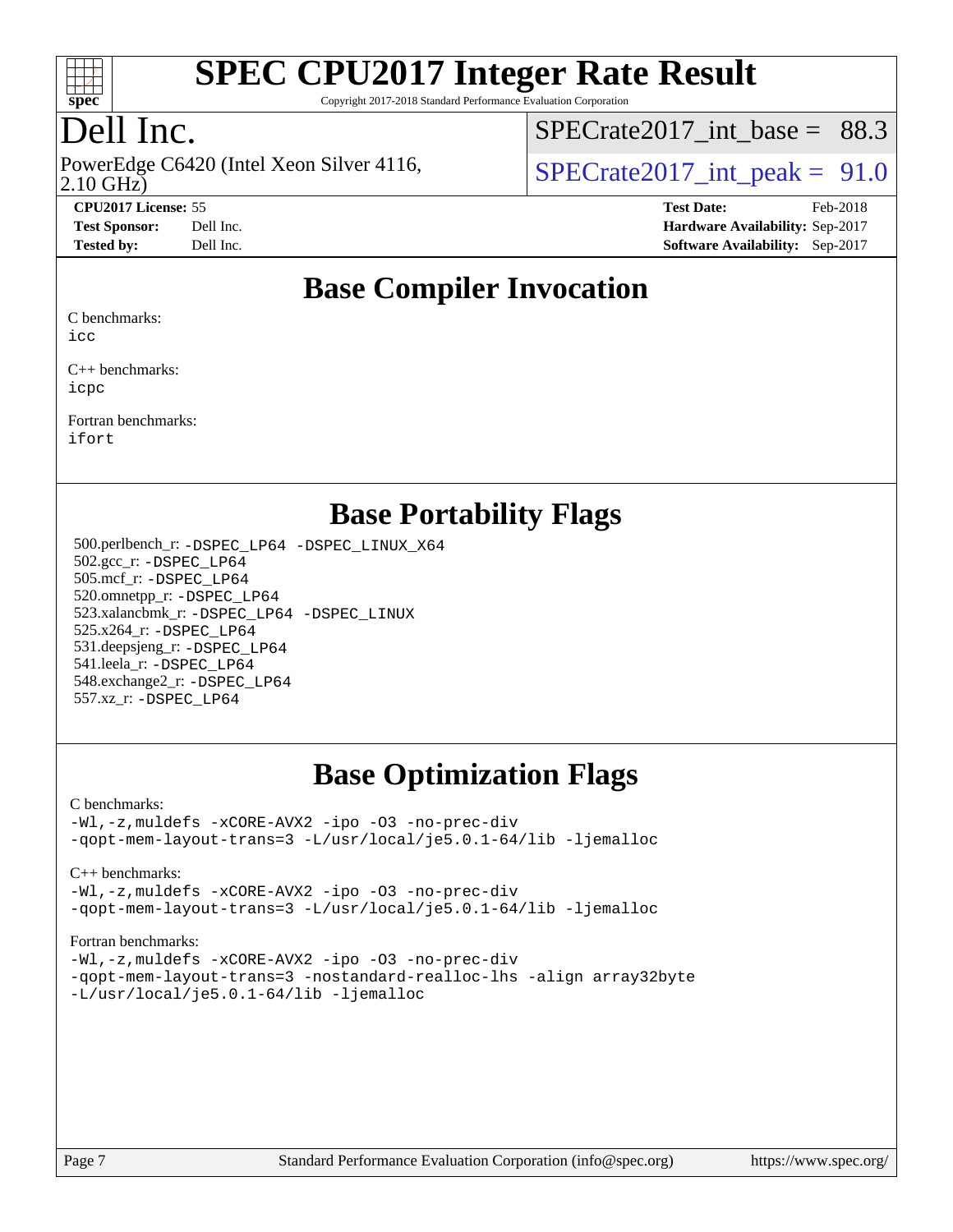

Copyright 2017-2018 Standard Performance Evaluation Corporation

## Dell Inc.

2.10 GHz) PowerEdge C6420 (Intel Xeon Silver 4116,  $\vert$  SPECrate 2017 int peak = 91.0

SPECrate2017 int\_base =  $88.3$ 

**[CPU2017 License:](http://www.spec.org/auto/cpu2017/Docs/result-fields.html#CPU2017License)** 55 **[Test Date:](http://www.spec.org/auto/cpu2017/Docs/result-fields.html#TestDate)** Feb-2018 **[Test Sponsor:](http://www.spec.org/auto/cpu2017/Docs/result-fields.html#TestSponsor)** Dell Inc. **[Hardware Availability:](http://www.spec.org/auto/cpu2017/Docs/result-fields.html#HardwareAvailability)** Sep-2017 **[Tested by:](http://www.spec.org/auto/cpu2017/Docs/result-fields.html#Testedby)** Dell Inc. **[Software Availability:](http://www.spec.org/auto/cpu2017/Docs/result-fields.html#SoftwareAvailability)** Sep-2017

### **[Base Other Flags](http://www.spec.org/auto/cpu2017/Docs/result-fields.html#BaseOtherFlags)**

[C benchmarks:](http://www.spec.org/auto/cpu2017/Docs/result-fields.html#Cbenchmarks)  $-m64$   $-std=cl1$ 

[C++ benchmarks:](http://www.spec.org/auto/cpu2017/Docs/result-fields.html#CXXbenchmarks) [-m64](http://www.spec.org/cpu2017/results/res2018q1/cpu2017-20180305-03831.flags.html#user_CXXbase_intel_intel64_18.0_af43caccfc8ded86e7699f2159af6efc7655f51387b94da716254467f3c01020a5059329e2569e4053f409e7c9202a7efc638f7a6d1ffb3f52dea4a3e31d82ab)

[Fortran benchmarks](http://www.spec.org/auto/cpu2017/Docs/result-fields.html#Fortranbenchmarks): [-m64](http://www.spec.org/cpu2017/results/res2018q1/cpu2017-20180305-03831.flags.html#user_FCbase_intel_intel64_18.0_af43caccfc8ded86e7699f2159af6efc7655f51387b94da716254467f3c01020a5059329e2569e4053f409e7c9202a7efc638f7a6d1ffb3f52dea4a3e31d82ab)

**[Peak Compiler Invocation](http://www.spec.org/auto/cpu2017/Docs/result-fields.html#PeakCompilerInvocation)**

[C benchmarks](http://www.spec.org/auto/cpu2017/Docs/result-fields.html#Cbenchmarks): [icc](http://www.spec.org/cpu2017/results/res2018q1/cpu2017-20180305-03831.flags.html#user_CCpeak_intel_icc_18.0_66fc1ee009f7361af1fbd72ca7dcefbb700085f36577c54f309893dd4ec40d12360134090235512931783d35fd58c0460139e722d5067c5574d8eaf2b3e37e92)

[C++ benchmarks:](http://www.spec.org/auto/cpu2017/Docs/result-fields.html#CXXbenchmarks) [icpc](http://www.spec.org/cpu2017/results/res2018q1/cpu2017-20180305-03831.flags.html#user_CXXpeak_intel_icpc_18.0_c510b6838c7f56d33e37e94d029a35b4a7bccf4766a728ee175e80a419847e808290a9b78be685c44ab727ea267ec2f070ec5dc83b407c0218cded6866a35d07)

[Fortran benchmarks](http://www.spec.org/auto/cpu2017/Docs/result-fields.html#Fortranbenchmarks): [ifort](http://www.spec.org/cpu2017/results/res2018q1/cpu2017-20180305-03831.flags.html#user_FCpeak_intel_ifort_18.0_8111460550e3ca792625aed983ce982f94888b8b503583aa7ba2b8303487b4d8a21a13e7191a45c5fd58ff318f48f9492884d4413fa793fd88dd292cad7027ca)

## **[Peak Portability Flags](http://www.spec.org/auto/cpu2017/Docs/result-fields.html#PeakPortabilityFlags)**

 500.perlbench\_r: [-DSPEC\\_LP64](http://www.spec.org/cpu2017/results/res2018q1/cpu2017-20180305-03831.flags.html#b500.perlbench_r_peakPORTABILITY_DSPEC_LP64) [-DSPEC\\_LINUX\\_X64](http://www.spec.org/cpu2017/results/res2018q1/cpu2017-20180305-03831.flags.html#b500.perlbench_r_peakCPORTABILITY_DSPEC_LINUX_X64) 502.gcc\_r: [-D\\_FILE\\_OFFSET\\_BITS=64](http://www.spec.org/cpu2017/results/res2018q1/cpu2017-20180305-03831.flags.html#user_peakPORTABILITY502_gcc_r_file_offset_bits_64_5ae949a99b284ddf4e95728d47cb0843d81b2eb0e18bdfe74bbf0f61d0b064f4bda2f10ea5eb90e1dcab0e84dbc592acfc5018bc955c18609f94ddb8d550002c) 505.mcf\_r: [-DSPEC\\_LP64](http://www.spec.org/cpu2017/results/res2018q1/cpu2017-20180305-03831.flags.html#suite_peakPORTABILITY505_mcf_r_DSPEC_LP64) 520.omnetpp\_r: [-DSPEC\\_LP64](http://www.spec.org/cpu2017/results/res2018q1/cpu2017-20180305-03831.flags.html#suite_peakPORTABILITY520_omnetpp_r_DSPEC_LP64) 523.xalancbmk\_r: [-D\\_FILE\\_OFFSET\\_BITS=64](http://www.spec.org/cpu2017/results/res2018q1/cpu2017-20180305-03831.flags.html#user_peakPORTABILITY523_xalancbmk_r_file_offset_bits_64_5ae949a99b284ddf4e95728d47cb0843d81b2eb0e18bdfe74bbf0f61d0b064f4bda2f10ea5eb90e1dcab0e84dbc592acfc5018bc955c18609f94ddb8d550002c) [-DSPEC\\_LINUX](http://www.spec.org/cpu2017/results/res2018q1/cpu2017-20180305-03831.flags.html#b523.xalancbmk_r_peakCXXPORTABILITY_DSPEC_LINUX) 525.x264\_r: [-DSPEC\\_LP64](http://www.spec.org/cpu2017/results/res2018q1/cpu2017-20180305-03831.flags.html#suite_peakPORTABILITY525_x264_r_DSPEC_LP64) 531.deepsjeng\_r: [-DSPEC\\_LP64](http://www.spec.org/cpu2017/results/res2018q1/cpu2017-20180305-03831.flags.html#suite_peakPORTABILITY531_deepsjeng_r_DSPEC_LP64) 541.leela\_r: [-DSPEC\\_LP64](http://www.spec.org/cpu2017/results/res2018q1/cpu2017-20180305-03831.flags.html#suite_peakPORTABILITY541_leela_r_DSPEC_LP64) 548.exchange2\_r: [-DSPEC\\_LP64](http://www.spec.org/cpu2017/results/res2018q1/cpu2017-20180305-03831.flags.html#suite_peakPORTABILITY548_exchange2_r_DSPEC_LP64) 557.xz\_r: [-DSPEC\\_LP64](http://www.spec.org/cpu2017/results/res2018q1/cpu2017-20180305-03831.flags.html#suite_peakPORTABILITY557_xz_r_DSPEC_LP64)

# **[Peak Optimization Flags](http://www.spec.org/auto/cpu2017/Docs/result-fields.html#PeakOptimizationFlags)**

[C benchmarks](http://www.spec.org/auto/cpu2017/Docs/result-fields.html#Cbenchmarks):

| $500.$ perlbench_r: -Wl, -z, muldefs -prof-gen(pass 1) -prof-use(pass 2) -ipo |  |
|-------------------------------------------------------------------------------|--|
| -xCORE-AVX2 -03 -no-prec-div -gopt-mem-layout-trans=3                         |  |
| -fno-strict-overflow -L/usr/local/je5.0.1-64/lib                              |  |

**(Continued on next page)**

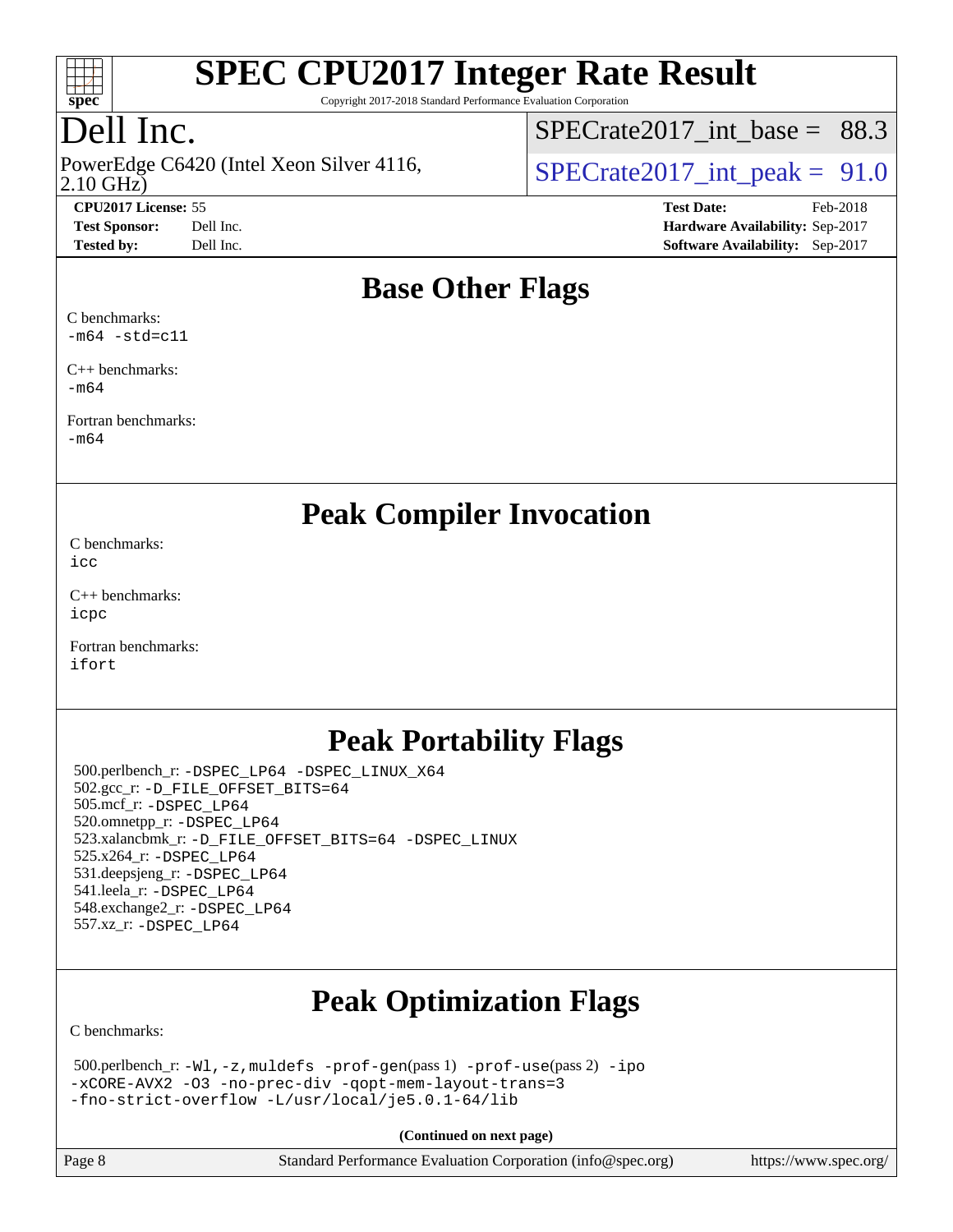

Copyright 2017-2018 Standard Performance Evaluation Corporation

## Dell Inc.

2.10 GHz) PowerEdge C6420 (Intel Xeon Silver 4116,  $\vert$  SPECrate 2017 int peak = 91.0

SPECrate2017 int\_base =  $88.3$ 

**[CPU2017 License:](http://www.spec.org/auto/cpu2017/Docs/result-fields.html#CPU2017License)** 55 **[Test Date:](http://www.spec.org/auto/cpu2017/Docs/result-fields.html#TestDate)** Feb-2018 **[Test Sponsor:](http://www.spec.org/auto/cpu2017/Docs/result-fields.html#TestSponsor)** Dell Inc. **[Hardware Availability:](http://www.spec.org/auto/cpu2017/Docs/result-fields.html#HardwareAvailability)** Sep-2017 **[Tested by:](http://www.spec.org/auto/cpu2017/Docs/result-fields.html#Testedby)** Dell Inc. **[Software Availability:](http://www.spec.org/auto/cpu2017/Docs/result-fields.html#SoftwareAvailability)** Sep-2017

# **[Peak Optimization Flags \(Continued\)](http://www.spec.org/auto/cpu2017/Docs/result-fields.html#PeakOptimizationFlags)**

500.perlbench\_r (continued):

[-ljemalloc](http://www.spec.org/cpu2017/results/res2018q1/cpu2017-20180305-03831.flags.html#user_peakEXTRA_LIBS500_perlbench_r_jemalloc_link_lib_d1249b907c500fa1c0672f44f562e3d0f79738ae9e3c4a9c376d49f265a04b9c99b167ecedbf6711b3085be911c67ff61f150a17b3472be731631ba4d0471706)

 502.gcc\_r: [-L/opt/intel/compilers\\_and\\_libraries\\_2018/linux/lib/ia32](http://www.spec.org/cpu2017/results/res2018q1/cpu2017-20180305-03831.flags.html#user_peakCCLD502_gcc_r_Enable-32bit-runtime_af243bdb1d79e4c7a4f720bf8275e627de2ecd461de63307bc14cef0633fde3cd7bb2facb32dcc8be9566045fb55d40ce2b72b725f73827aa7833441b71b9343) [-Wl,-z,muldefs](http://www.spec.org/cpu2017/results/res2018q1/cpu2017-20180305-03831.flags.html#user_peakEXTRA_LDFLAGS502_gcc_r_link_force_multiple1_b4cbdb97b34bdee9ceefcfe54f4c8ea74255f0b02a4b23e853cdb0e18eb4525ac79b5a88067c842dd0ee6996c24547a27a4b99331201badda8798ef8a743f577) [-prof-gen](http://www.spec.org/cpu2017/results/res2018q1/cpu2017-20180305-03831.flags.html#user_peakPASS1_CFLAGSPASS1_LDFLAGS502_gcc_r_prof_gen_5aa4926d6013ddb2a31985c654b3eb18169fc0c6952a63635c234f711e6e63dd76e94ad52365559451ec499a2cdb89e4dc58ba4c67ef54ca681ffbe1461d6b36)(pass 1) [-prof-use](http://www.spec.org/cpu2017/results/res2018q1/cpu2017-20180305-03831.flags.html#user_peakPASS2_CFLAGSPASS2_LDFLAGS502_gcc_r_prof_use_1a21ceae95f36a2b53c25747139a6c16ca95bd9def2a207b4f0849963b97e94f5260e30a0c64f4bb623698870e679ca08317ef8150905d41bd88c6f78df73f19)(pass 2) [-ipo](http://www.spec.org/cpu2017/results/res2018q1/cpu2017-20180305-03831.flags.html#user_peakPASS1_COPTIMIZEPASS2_COPTIMIZE502_gcc_r_f-ipo) [-xCORE-AVX2](http://www.spec.org/cpu2017/results/res2018q1/cpu2017-20180305-03831.flags.html#user_peakPASS2_COPTIMIZE502_gcc_r_f-xCORE-AVX2) [-O3](http://www.spec.org/cpu2017/results/res2018q1/cpu2017-20180305-03831.flags.html#user_peakPASS1_COPTIMIZEPASS2_COPTIMIZE502_gcc_r_f-O3) [-no-prec-div](http://www.spec.org/cpu2017/results/res2018q1/cpu2017-20180305-03831.flags.html#user_peakPASS1_COPTIMIZEPASS2_COPTIMIZE502_gcc_r_f-no-prec-div) [-qopt-mem-layout-trans=3](http://www.spec.org/cpu2017/results/res2018q1/cpu2017-20180305-03831.flags.html#user_peakPASS1_COPTIMIZEPASS2_COPTIMIZE502_gcc_r_f-qopt-mem-layout-trans_de80db37974c74b1f0e20d883f0b675c88c3b01e9d123adea9b28688d64333345fb62bc4a798493513fdb68f60282f9a726aa07f478b2f7113531aecce732043) [-L/usr/local/je5.0.1-32/lib](http://www.spec.org/cpu2017/results/res2018q1/cpu2017-20180305-03831.flags.html#user_peakEXTRA_LIBS502_gcc_r_jemalloc_link_path32_e29f22e8e6c17053bbc6a0971f5a9c01a601a06bb1a59df2084b77a2fe0a2995b64fd4256feaeea39eeba3aae142e96e2b2b0a28974019c0c0c88139a84f900a) [-ljemalloc](http://www.spec.org/cpu2017/results/res2018q1/cpu2017-20180305-03831.flags.html#user_peakEXTRA_LIBS502_gcc_r_jemalloc_link_lib_d1249b907c500fa1c0672f44f562e3d0f79738ae9e3c4a9c376d49f265a04b9c99b167ecedbf6711b3085be911c67ff61f150a17b3472be731631ba4d0471706)

 505.mcf\_r: [-Wl,-z,muldefs](http://www.spec.org/cpu2017/results/res2018q1/cpu2017-20180305-03831.flags.html#user_peakEXTRA_LDFLAGS505_mcf_r_link_force_multiple1_b4cbdb97b34bdee9ceefcfe54f4c8ea74255f0b02a4b23e853cdb0e18eb4525ac79b5a88067c842dd0ee6996c24547a27a4b99331201badda8798ef8a743f577) [-xCORE-AVX2](http://www.spec.org/cpu2017/results/res2018q1/cpu2017-20180305-03831.flags.html#user_peakCOPTIMIZE505_mcf_r_f-xCORE-AVX2) [-ipo](http://www.spec.org/cpu2017/results/res2018q1/cpu2017-20180305-03831.flags.html#user_peakCOPTIMIZE505_mcf_r_f-ipo) [-O3](http://www.spec.org/cpu2017/results/res2018q1/cpu2017-20180305-03831.flags.html#user_peakCOPTIMIZE505_mcf_r_f-O3) [-no-prec-div](http://www.spec.org/cpu2017/results/res2018q1/cpu2017-20180305-03831.flags.html#user_peakCOPTIMIZE505_mcf_r_f-no-prec-div) [-qopt-mem-layout-trans=3](http://www.spec.org/cpu2017/results/res2018q1/cpu2017-20180305-03831.flags.html#user_peakCOPTIMIZE505_mcf_r_f-qopt-mem-layout-trans_de80db37974c74b1f0e20d883f0b675c88c3b01e9d123adea9b28688d64333345fb62bc4a798493513fdb68f60282f9a726aa07f478b2f7113531aecce732043) [-L/usr/local/je5.0.1-64/lib](http://www.spec.org/cpu2017/results/res2018q1/cpu2017-20180305-03831.flags.html#user_peakEXTRA_LIBS505_mcf_r_jemalloc_link_path64_4b10a636b7bce113509b17f3bd0d6226c5fb2346b9178c2d0232c14f04ab830f976640479e5c33dc2bcbbdad86ecfb6634cbbd4418746f06f368b512fced5394) [-ljemalloc](http://www.spec.org/cpu2017/results/res2018q1/cpu2017-20180305-03831.flags.html#user_peakEXTRA_LIBS505_mcf_r_jemalloc_link_lib_d1249b907c500fa1c0672f44f562e3d0f79738ae9e3c4a9c376d49f265a04b9c99b167ecedbf6711b3085be911c67ff61f150a17b3472be731631ba4d0471706)

 525.x264\_r: [-Wl,-z,muldefs](http://www.spec.org/cpu2017/results/res2018q1/cpu2017-20180305-03831.flags.html#user_peakEXTRA_LDFLAGS525_x264_r_link_force_multiple1_b4cbdb97b34bdee9ceefcfe54f4c8ea74255f0b02a4b23e853cdb0e18eb4525ac79b5a88067c842dd0ee6996c24547a27a4b99331201badda8798ef8a743f577) [-xCORE-AVX2](http://www.spec.org/cpu2017/results/res2018q1/cpu2017-20180305-03831.flags.html#user_peakCOPTIMIZE525_x264_r_f-xCORE-AVX2) [-ipo](http://www.spec.org/cpu2017/results/res2018q1/cpu2017-20180305-03831.flags.html#user_peakCOPTIMIZE525_x264_r_f-ipo) [-O3](http://www.spec.org/cpu2017/results/res2018q1/cpu2017-20180305-03831.flags.html#user_peakCOPTIMIZE525_x264_r_f-O3) [-no-prec-div](http://www.spec.org/cpu2017/results/res2018q1/cpu2017-20180305-03831.flags.html#user_peakCOPTIMIZE525_x264_r_f-no-prec-div) [-qopt-mem-layout-trans=3](http://www.spec.org/cpu2017/results/res2018q1/cpu2017-20180305-03831.flags.html#user_peakCOPTIMIZE525_x264_r_f-qopt-mem-layout-trans_de80db37974c74b1f0e20d883f0b675c88c3b01e9d123adea9b28688d64333345fb62bc4a798493513fdb68f60282f9a726aa07f478b2f7113531aecce732043) [-fno-alias](http://www.spec.org/cpu2017/results/res2018q1/cpu2017-20180305-03831.flags.html#user_peakEXTRA_OPTIMIZE525_x264_r_f-no-alias_77dbac10d91cbfe898fbf4a29d1b29b694089caa623bdd1baccc9957d4edbe8d106c0b357e2748a65b44fc9e83d78098bb898077f3fe92f9faf24f7bd4a07ed7) [-L/usr/local/je5.0.1-64/lib](http://www.spec.org/cpu2017/results/res2018q1/cpu2017-20180305-03831.flags.html#user_peakEXTRA_LIBS525_x264_r_jemalloc_link_path64_4b10a636b7bce113509b17f3bd0d6226c5fb2346b9178c2d0232c14f04ab830f976640479e5c33dc2bcbbdad86ecfb6634cbbd4418746f06f368b512fced5394) [-ljemalloc](http://www.spec.org/cpu2017/results/res2018q1/cpu2017-20180305-03831.flags.html#user_peakEXTRA_LIBS525_x264_r_jemalloc_link_lib_d1249b907c500fa1c0672f44f562e3d0f79738ae9e3c4a9c376d49f265a04b9c99b167ecedbf6711b3085be911c67ff61f150a17b3472be731631ba4d0471706)

557.xz\_r: Same as 505.mcf\_r

[C++ benchmarks:](http://www.spec.org/auto/cpu2017/Docs/result-fields.html#CXXbenchmarks)

520.omnetpp\_r: $-Wl$ ,-z,muldefs -prof-qen(pass 1) [-prof-use](http://www.spec.org/cpu2017/results/res2018q1/cpu2017-20180305-03831.flags.html#user_peakPASS2_CXXFLAGSPASS2_LDFLAGS520_omnetpp_r_prof_use_1a21ceae95f36a2b53c25747139a6c16ca95bd9def2a207b4f0849963b97e94f5260e30a0c64f4bb623698870e679ca08317ef8150905d41bd88c6f78df73f19)(pass 2) [-ipo](http://www.spec.org/cpu2017/results/res2018q1/cpu2017-20180305-03831.flags.html#user_peakPASS1_CXXOPTIMIZEPASS2_CXXOPTIMIZE520_omnetpp_r_f-ipo) [-xCORE-AVX2](http://www.spec.org/cpu2017/results/res2018q1/cpu2017-20180305-03831.flags.html#user_peakPASS2_CXXOPTIMIZE520_omnetpp_r_f-xCORE-AVX2) [-O3](http://www.spec.org/cpu2017/results/res2018q1/cpu2017-20180305-03831.flags.html#user_peakPASS1_CXXOPTIMIZEPASS2_CXXOPTIMIZE520_omnetpp_r_f-O3) [-no-prec-div](http://www.spec.org/cpu2017/results/res2018q1/cpu2017-20180305-03831.flags.html#user_peakPASS1_CXXOPTIMIZEPASS2_CXXOPTIMIZE520_omnetpp_r_f-no-prec-div) [-qopt-mem-layout-trans=3](http://www.spec.org/cpu2017/results/res2018q1/cpu2017-20180305-03831.flags.html#user_peakPASS1_CXXOPTIMIZEPASS2_CXXOPTIMIZE520_omnetpp_r_f-qopt-mem-layout-trans_de80db37974c74b1f0e20d883f0b675c88c3b01e9d123adea9b28688d64333345fb62bc4a798493513fdb68f60282f9a726aa07f478b2f7113531aecce732043) [-L/usr/local/je5.0.1-64/lib](http://www.spec.org/cpu2017/results/res2018q1/cpu2017-20180305-03831.flags.html#user_peakEXTRA_LIBS520_omnetpp_r_jemalloc_link_path64_4b10a636b7bce113509b17f3bd0d6226c5fb2346b9178c2d0232c14f04ab830f976640479e5c33dc2bcbbdad86ecfb6634cbbd4418746f06f368b512fced5394) [-ljemalloc](http://www.spec.org/cpu2017/results/res2018q1/cpu2017-20180305-03831.flags.html#user_peakEXTRA_LIBS520_omnetpp_r_jemalloc_link_lib_d1249b907c500fa1c0672f44f562e3d0f79738ae9e3c4a9c376d49f265a04b9c99b167ecedbf6711b3085be911c67ff61f150a17b3472be731631ba4d0471706)

 523.xalancbmk\_r: [-L/opt/intel/compilers\\_and\\_libraries\\_2018/linux/lib/ia32](http://www.spec.org/cpu2017/results/res2018q1/cpu2017-20180305-03831.flags.html#user_peakCXXLD523_xalancbmk_r_Enable-32bit-runtime_af243bdb1d79e4c7a4f720bf8275e627de2ecd461de63307bc14cef0633fde3cd7bb2facb32dcc8be9566045fb55d40ce2b72b725f73827aa7833441b71b9343) [-Wl,-z,muldefs](http://www.spec.org/cpu2017/results/res2018q1/cpu2017-20180305-03831.flags.html#user_peakEXTRA_LDFLAGS523_xalancbmk_r_link_force_multiple1_b4cbdb97b34bdee9ceefcfe54f4c8ea74255f0b02a4b23e853cdb0e18eb4525ac79b5a88067c842dd0ee6996c24547a27a4b99331201badda8798ef8a743f577) [-prof-gen](http://www.spec.org/cpu2017/results/res2018q1/cpu2017-20180305-03831.flags.html#user_peakPASS1_CXXFLAGSPASS1_LDFLAGS523_xalancbmk_r_prof_gen_5aa4926d6013ddb2a31985c654b3eb18169fc0c6952a63635c234f711e6e63dd76e94ad52365559451ec499a2cdb89e4dc58ba4c67ef54ca681ffbe1461d6b36)(pass 1) [-prof-use](http://www.spec.org/cpu2017/results/res2018q1/cpu2017-20180305-03831.flags.html#user_peakPASS2_CXXFLAGSPASS2_LDFLAGS523_xalancbmk_r_prof_use_1a21ceae95f36a2b53c25747139a6c16ca95bd9def2a207b4f0849963b97e94f5260e30a0c64f4bb623698870e679ca08317ef8150905d41bd88c6f78df73f19)(pass 2) [-ipo](http://www.spec.org/cpu2017/results/res2018q1/cpu2017-20180305-03831.flags.html#user_peakPASS1_CXXOPTIMIZEPASS2_CXXOPTIMIZE523_xalancbmk_r_f-ipo) [-xCORE-AVX2](http://www.spec.org/cpu2017/results/res2018q1/cpu2017-20180305-03831.flags.html#user_peakPASS2_CXXOPTIMIZE523_xalancbmk_r_f-xCORE-AVX2) [-O3](http://www.spec.org/cpu2017/results/res2018q1/cpu2017-20180305-03831.flags.html#user_peakPASS1_CXXOPTIMIZEPASS2_CXXOPTIMIZE523_xalancbmk_r_f-O3) [-no-prec-div](http://www.spec.org/cpu2017/results/res2018q1/cpu2017-20180305-03831.flags.html#user_peakPASS1_CXXOPTIMIZEPASS2_CXXOPTIMIZE523_xalancbmk_r_f-no-prec-div) [-qopt-mem-layout-trans=3](http://www.spec.org/cpu2017/results/res2018q1/cpu2017-20180305-03831.flags.html#user_peakPASS1_CXXOPTIMIZEPASS2_CXXOPTIMIZE523_xalancbmk_r_f-qopt-mem-layout-trans_de80db37974c74b1f0e20d883f0b675c88c3b01e9d123adea9b28688d64333345fb62bc4a798493513fdb68f60282f9a726aa07f478b2f7113531aecce732043) [-L/usr/local/je5.0.1-32/lib](http://www.spec.org/cpu2017/results/res2018q1/cpu2017-20180305-03831.flags.html#user_peakEXTRA_LIBS523_xalancbmk_r_jemalloc_link_path32_e29f22e8e6c17053bbc6a0971f5a9c01a601a06bb1a59df2084b77a2fe0a2995b64fd4256feaeea39eeba3aae142e96e2b2b0a28974019c0c0c88139a84f900a) [-ljemalloc](http://www.spec.org/cpu2017/results/res2018q1/cpu2017-20180305-03831.flags.html#user_peakEXTRA_LIBS523_xalancbmk_r_jemalloc_link_lib_d1249b907c500fa1c0672f44f562e3d0f79738ae9e3c4a9c376d49f265a04b9c99b167ecedbf6711b3085be911c67ff61f150a17b3472be731631ba4d0471706)

531.deepsjeng\_r: Same as 520.omnetpp\_r

541.leela\_r: Same as 520.omnetpp\_r

#### [Fortran benchmarks](http://www.spec.org/auto/cpu2017/Docs/result-fields.html#Fortranbenchmarks):

[-Wl,-z,muldefs](http://www.spec.org/cpu2017/results/res2018q1/cpu2017-20180305-03831.flags.html#user_FCpeak_link_force_multiple1_b4cbdb97b34bdee9ceefcfe54f4c8ea74255f0b02a4b23e853cdb0e18eb4525ac79b5a88067c842dd0ee6996c24547a27a4b99331201badda8798ef8a743f577) [-xCORE-AVX2](http://www.spec.org/cpu2017/results/res2018q1/cpu2017-20180305-03831.flags.html#user_FCpeak_f-xCORE-AVX2) [-ipo](http://www.spec.org/cpu2017/results/res2018q1/cpu2017-20180305-03831.flags.html#user_FCpeak_f-ipo) [-O3](http://www.spec.org/cpu2017/results/res2018q1/cpu2017-20180305-03831.flags.html#user_FCpeak_f-O3) [-no-prec-div](http://www.spec.org/cpu2017/results/res2018q1/cpu2017-20180305-03831.flags.html#user_FCpeak_f-no-prec-div) [-qopt-mem-layout-trans=3](http://www.spec.org/cpu2017/results/res2018q1/cpu2017-20180305-03831.flags.html#user_FCpeak_f-qopt-mem-layout-trans_de80db37974c74b1f0e20d883f0b675c88c3b01e9d123adea9b28688d64333345fb62bc4a798493513fdb68f60282f9a726aa07f478b2f7113531aecce732043) [-nostandard-realloc-lhs](http://www.spec.org/cpu2017/results/res2018q1/cpu2017-20180305-03831.flags.html#user_FCpeak_f_2003_std_realloc_82b4557e90729c0f113870c07e44d33d6f5a304b4f63d4c15d2d0f1fab99f5daaed73bdb9275d9ae411527f28b936061aa8b9c8f2d63842963b95c9dd6426b8a) [-align array32byte](http://www.spec.org/cpu2017/results/res2018q1/cpu2017-20180305-03831.flags.html#user_FCpeak_align_array32byte_b982fe038af199962ba9a80c053b8342c548c85b40b8e86eb3cc33dee0d7986a4af373ac2d51c3f7cf710a18d62fdce2948f201cd044323541f22fc0fffc51b6) [-L/usr/local/je5.0.1-64/lib](http://www.spec.org/cpu2017/results/res2018q1/cpu2017-20180305-03831.flags.html#user_FCpeak_jemalloc_link_path64_4b10a636b7bce113509b17f3bd0d6226c5fb2346b9178c2d0232c14f04ab830f976640479e5c33dc2bcbbdad86ecfb6634cbbd4418746f06f368b512fced5394) [-ljemalloc](http://www.spec.org/cpu2017/results/res2018q1/cpu2017-20180305-03831.flags.html#user_FCpeak_jemalloc_link_lib_d1249b907c500fa1c0672f44f562e3d0f79738ae9e3c4a9c376d49f265a04b9c99b167ecedbf6711b3085be911c67ff61f150a17b3472be731631ba4d0471706)

## **[Peak Other Flags](http://www.spec.org/auto/cpu2017/Docs/result-fields.html#PeakOtherFlags)**

[C benchmarks \(except as noted below\)](http://www.spec.org/auto/cpu2017/Docs/result-fields.html#Cbenchmarksexceptasnotedbelow):  $-m64 - std= c11$  $-m64 - std= c11$ 

**(Continued on next page)**

Page 9 Standard Performance Evaluation Corporation [\(info@spec.org\)](mailto:info@spec.org) <https://www.spec.org/>